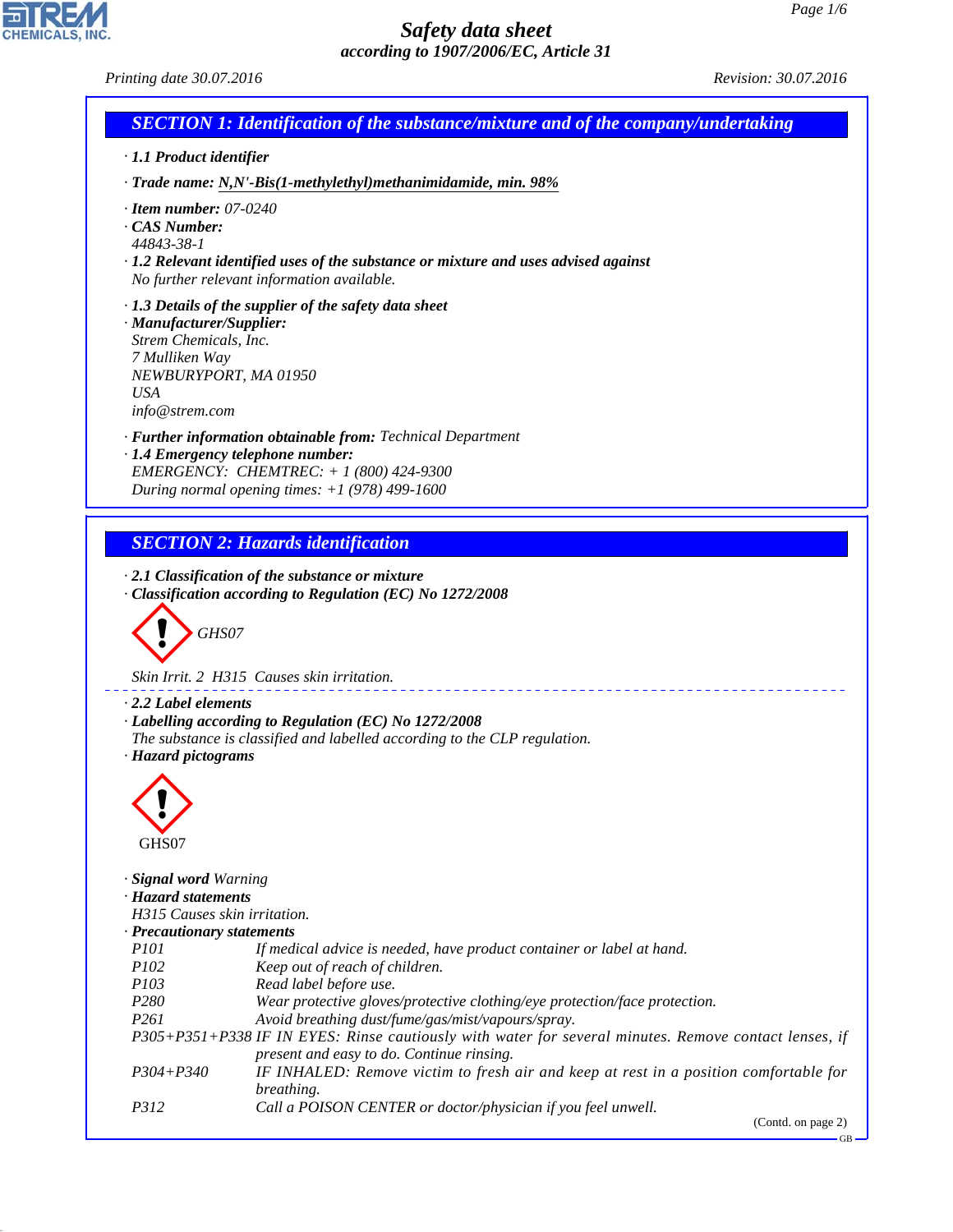*Printing date 30.07.2016 Revision: 30.07.2016*

*Trade name: N,N'-Bis(1-methylethyl)methanimidamide, min. 98%*

*P403+P233 Store in a well-ventilated place. Keep container tightly closed.*

- *· 2.3 Other hazards*
- *· Results of PBT and vPvB assessment*

*· PBT: Not applicable.*

*· vPvB: Not applicable.*

## *SECTION 3: Composition/information on ingredients*

*· 3.1 Chemical characterisation: Substances*

*· CAS No. Description*

*44843-38-1 N,N'-Bis(1-methylethyl)methanimidamide, min. 98%*

#### *SECTION 4: First aid measures*

*· 4.1 Description of first aid measures*

- *· After inhalation: In case of unconsciousness place patient stably in side position for transportation.*
- *· After skin contact: Immediately wash with water and soap and rinse thoroughly.*
- *· After eye contact: Rinse opened eye for several minutes under running water. Then consult a doctor.*
- *· After swallowing: If symptoms persist consult doctor.*
- *· 4.2 Most important symptoms and effects, both acute and delayed No further relevant information available.*
- *· 4.3 Indication of any immediate medical attention and special treatment needed*
- *No further relevant information available.*

#### *SECTION 5: Firefighting measures*

*· 5.1 Extinguishing media*

*· Suitable extinguishing agents:*

*CO2, powder or water spray. Fight larger fires with water spray or alcohol resistant foam.*

- *· 5.2 Special hazards arising from the substance or mixture No further relevant information available.*
- *· 5.3 Advice for firefighters*
- *· Protective equipment: No special measures required.*

### *SECTION 6: Accidental release measures*

- *· 6.1 Personal precautions, protective equipment and emergency procedures Not required.*
- *· 6.2 Environmental precautions: Do not allow to enter sewers/ surface or ground water.*
- *· 6.3 Methods and material for containment and cleaning up: Ensure adequate ventilation.*
- *· 6.4 Reference to other sections*

*See Section 7 for information on safe handling.*

*See Section 8 for information on personal protection equipment.*

*See Section 13 for disposal information.*

### *SECTION 7: Handling and storage*

*· 7.1 Precautions for safe handling Ensure good ventilation/exhaustion at the workplace. · Information about fire - and explosion protection: No special measures required.*

*· 7.2 Conditions for safe storage, including any incompatibilities*

*· Storage:*

*· Requirements to be met by storerooms and receptacles: No special requirements.*

(Contd. on page 3)

(Contd. of page 1)

GB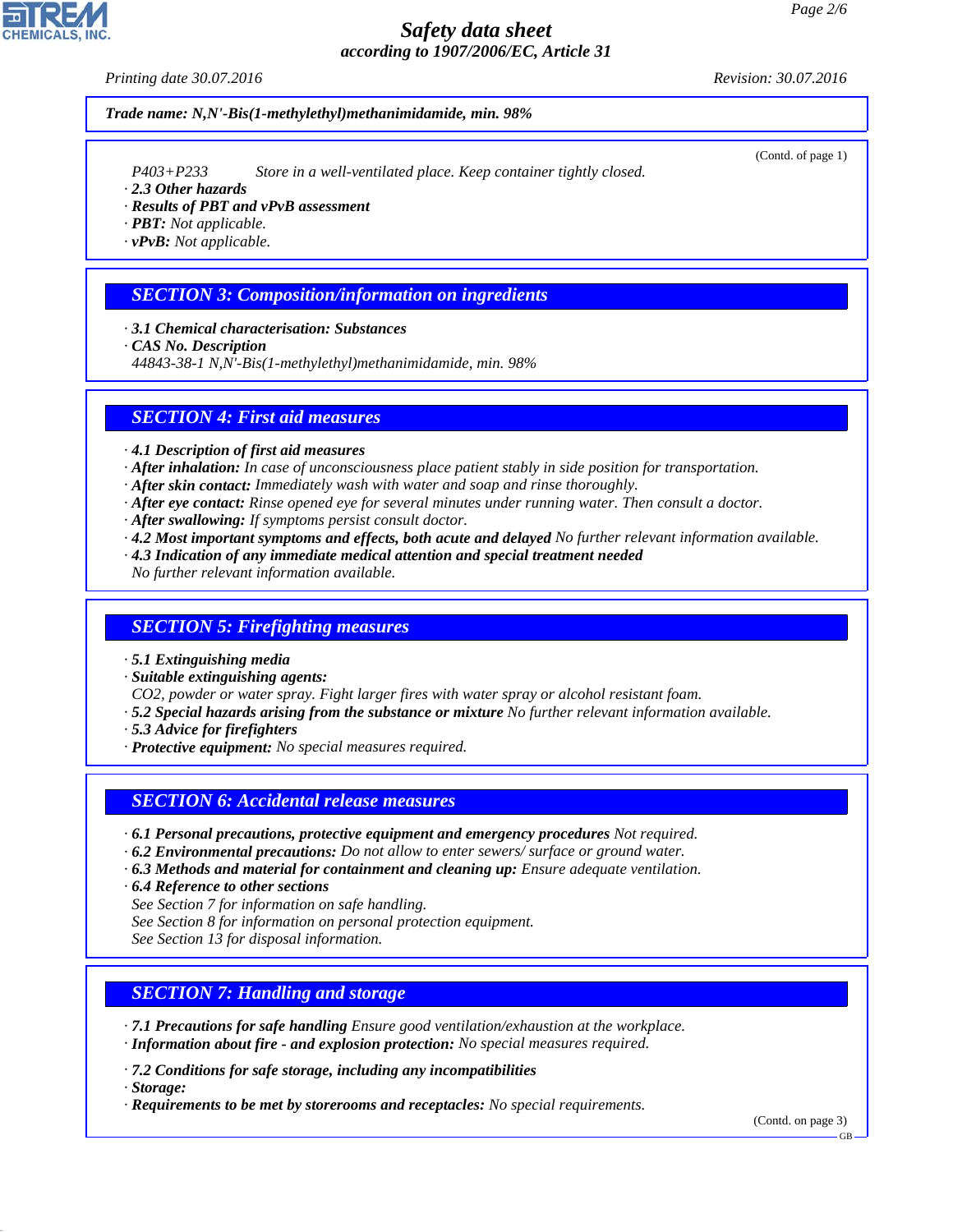*Printing date 30.07.2016 Revision: 30.07.2016*

(Contd. of page 2)

*Trade name: N,N'-Bis(1-methylethyl)methanimidamide, min. 98%*

- *· Information about storage in one common storage facility: Not required.*
- *· Further information about storage conditions: None.*
- *· 7.3 Specific end use(s) No further relevant information available.*

#### *SECTION 8: Exposure controls/personal protection*

*· Additional information about design of technical facilities: No further data; see item 7.*

- *· 8.1 Control parameters*
- *· Ingredients with limit values that require monitoring at the workplace: Not required.*
- *· Additional information: The lists valid during the making were used as basis.*
- *· 8.2 Exposure controls*
- *· Personal protective equipment:*
- *· General protective and hygienic measures: Keep away from foodstuffs, beverages and feed. Immediately remove all soiled and contaminated clothing Wash hands before breaks and at the end of work. Avoid contact with the skin.*
- *Avoid contact with the eyes and skin.*
- *· Respiratory protection:*
- *In case of brief exposure or low pollution use respiratory filter device. In case of intensive or longer exposure use self-contained respiratory protective device.*
- *· Protection of hands:*



\_S*Protective gloves*

*The glove material has to be impermeable and resistant to the product/ the substance/ the preparation. Due to missing tests no recommendation to the glove material can be given for the product/ the preparation/ the chemical mixture.*

*Selection of the glove material on consideration of the penetration times, rates of diffusion and the degradation · Material of gloves*

*The selection of the suitable gloves does not only depend on the material, but also on further marks of quality and varies from manufacturer to manufacturer.*

#### *· Penetration time of glove material*

*The exact break through time has to be found out by the manufacturer of the protective gloves and has to be observed.*

*· Eye protection: Safety glasses*

| .9.1 Information on basic physical and chemical properties<br><b>General Information</b> |                                |
|------------------------------------------------------------------------------------------|--------------------------------|
| $\cdot$ Appearance:                                                                      |                                |
| Form:                                                                                    | Crystalline                    |
| Colour:                                                                                  | Whitish                        |
| $\cdot$ Odour:                                                                           | <i><u><b>Odourless</b></u></i> |
| Odour threshold:                                                                         | Not determined.                |
| $\cdot$ pH-value:                                                                        | Not applicable.                |
| $\cdot$ Change in condition                                                              |                                |
| Melting point/Melting range:                                                             | Undetermined.                  |
| <b>Boiling point/Boiling range:</b>                                                      | Undetermined.                  |
| $\cdot$ Flash point:                                                                     | Not applicable.                |
|                                                                                          | (Contd. on page 4)             |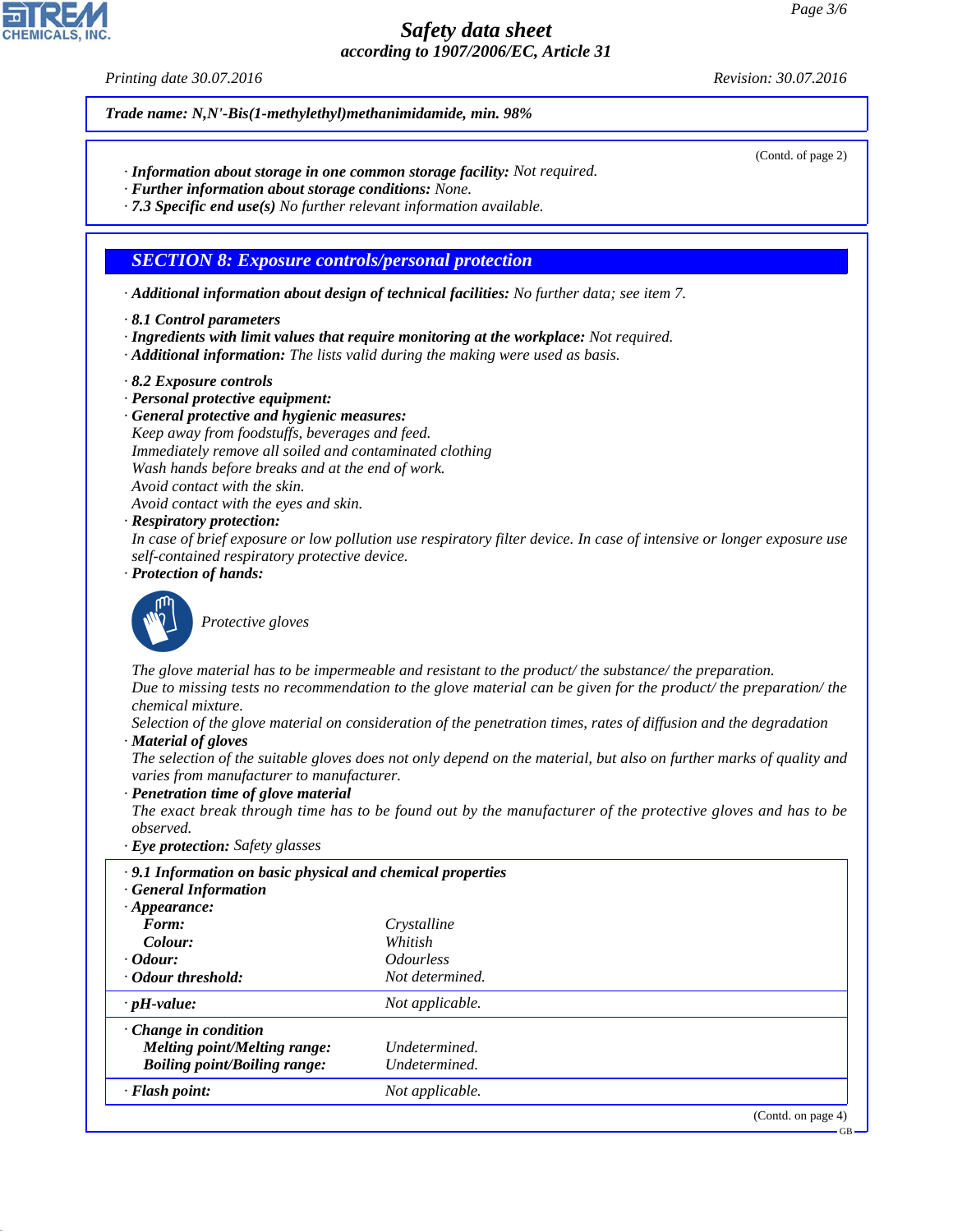*Printing date 30.07.2016 Revision: 30.07.2016*

**CHEMICALS, INC** 

*Trade name: N,N'-Bis(1-methylethyl)methanimidamide, min. 98%*

|                                                            | (Contd. of page 3)                            |  |
|------------------------------------------------------------|-----------------------------------------------|--|
| · Flammability (solid, gaseous):                           | Not determined.                               |  |
| · Ignition temperature:                                    |                                               |  |
| Decomposition temperature:                                 | Not determined.                               |  |
| · Self-igniting:                                           | Not determined.                               |  |
| · Danger of explosion:                                     | Product does not present an explosion hazard. |  |
| · Explosion limits:                                        |                                               |  |
| Lower:                                                     | Not determined.                               |  |
| Upper:                                                     | Not determined.                               |  |
| · Vapour pressure:                                         | Not applicable.                               |  |
| $\cdot$ Density:                                           | Not determined.                               |  |
| $\cdot$ Relative density                                   | Not determined.                               |  |
| · Vapour density                                           | Not applicable.                               |  |
| $\cdot$ Evaporation rate                                   | Not applicable.                               |  |
| · Solubility in / Miscibility with                         |                                               |  |
| water:                                                     | Insoluble.                                    |  |
| · Partition coefficient (n-octanol/water): Not determined. |                                               |  |
| · Viscosity:                                               |                                               |  |
| Dynamic:                                                   | Not applicable.                               |  |
| Kinematic:                                                 | Not applicable.                               |  |
| · Solvent content:                                         |                                               |  |
| Organic solvents:                                          | $0.0\%$                                       |  |
| $VOC$ (EC)                                                 | 0.00%                                         |  |
| <b>Solids content:</b>                                     | 100.0%                                        |  |
| $\cdot$ 9.2 Other information                              | No further relevant information available.    |  |

### *SECTION 10: Stability and reactivity*

*· 10.1 Reactivity No further relevant information available.*

- *· 10.2 Chemical stability*
- *· Thermal decomposition / conditions to be avoided: No decomposition if used according to specifications.*
- *· 10.3 Possibility of hazardous reactions No dangerous reactions known.*
- *· 10.4 Conditions to avoid No further relevant information available.*
- *· 10.5 Incompatible materials: No further relevant information available.*
- *· 10.6 Hazardous decomposition products: No dangerous decomposition products known.*

### *SECTION 11: Toxicological information*

*· 11.1 Information on toxicological effects*

- *· Acute toxicity Based on available data, the classification criteria are not met.*
- *· Primary irritant effect:*
- *· Skin corrosion/irritation*
- *Causes skin irritation.*
- *· Serious eye damage/irritation Based on available data, the classification criteria are not met.*
- *· Respiratory or skin sensitisation Based on available data, the classification criteria are not met.*

(Contd. on page 5)

GB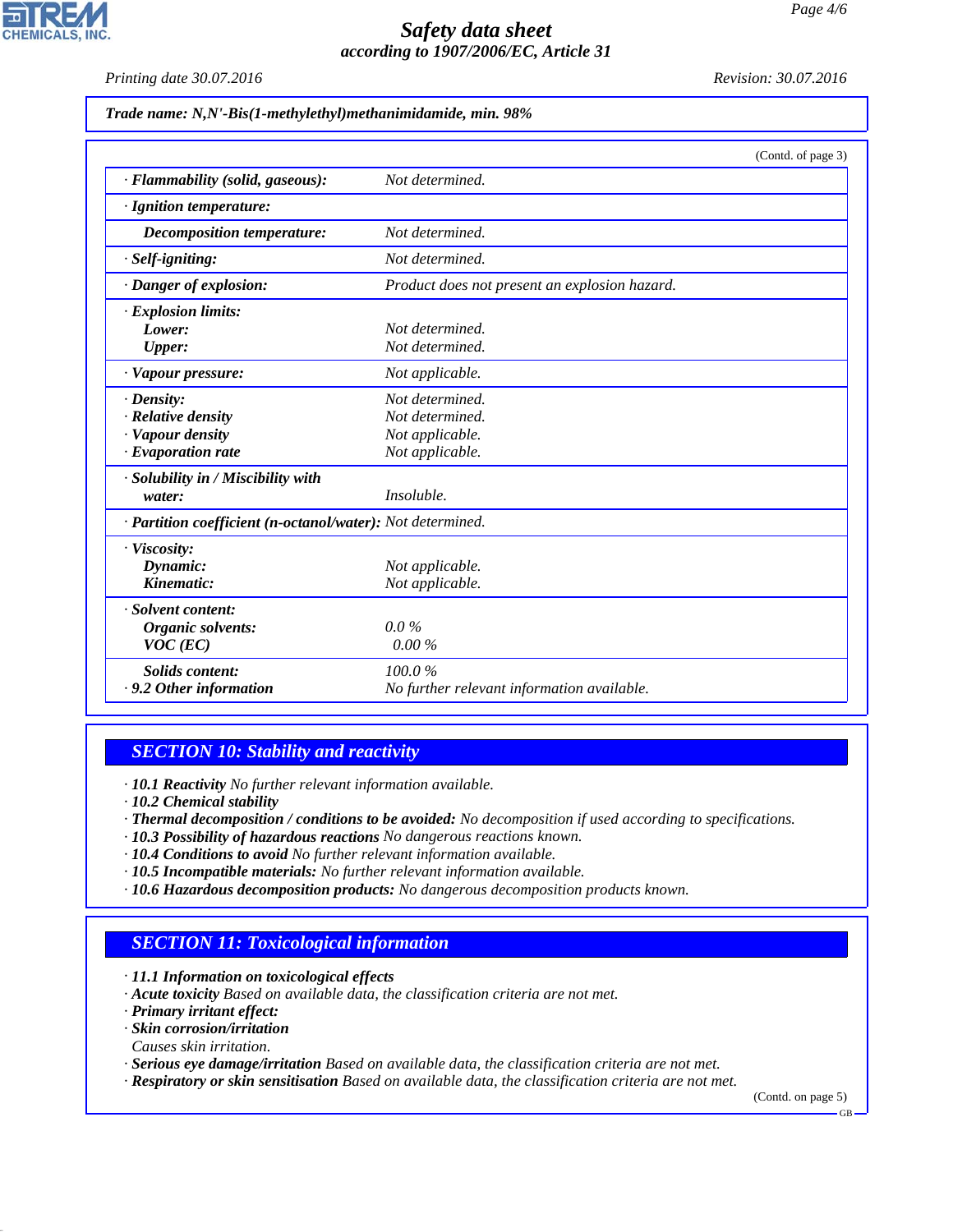#### *Printing date 30.07.2016 Revision: 30.07.2016*

(Contd. of page 4)

GB

*Trade name: N,N'-Bis(1-methylethyl)methanimidamide, min. 98%*

- *· CMR effects (carcinogenity, mutagenicity and toxicity for reproduction)*
- *· Germ cell mutagenicity Based on available data, the classification criteria are not met.*
- *· Carcinogenicity Based on available data, the classification criteria are not met.*
- *· Reproductive toxicity Based on available data, the classification criteria are not met.*
- *· STOT-single exposure Based on available data, the classification criteria are not met.*
- *· STOT-repeated exposure Based on available data, the classification criteria are not met. · Aspiration hazard Based on available data, the classification criteria are not met.*
- 

#### *SECTION 12: Ecological information*

- *· 12.1 Toxicity*
- *· Aquatic toxicity: No further relevant information available.*
- *· 12.2 Persistence and degradability No further relevant information available.*
- *· 12.3 Bioaccumulative potential No further relevant information available.*
- *· 12.4 Mobility in soil No further relevant information available.*
- *· Additional ecological information:*
- *· General notes:*
- *Water hazard class 1 (German Regulation) (Self-assessment): slightly hazardous for water*
- *Do not allow undiluted product or large quantities of it to reach ground water, water course or sewage system.*
- *· 12.5 Results of PBT and vPvB assessment*
- *· PBT: Not applicable.*
- *· vPvB: Not applicable.*
- *· 12.6 Other adverse effects No further relevant information available.*

#### *SECTION 13: Disposal considerations*

- *· 13.1 Waste treatment methods*
- *· Recommendation*

*Must not be disposed together with household garbage. Do not allow product to reach sewage system.*

*· Uncleaned packaging:*

*· Recommendation: Disposal must be made according to official regulations.*

| $\cdot$ 14.1 UN-Number                                         |               |  |
|----------------------------------------------------------------|---------------|--|
| ADR, ADN, IMDG, IATA                                           | not regulated |  |
| $\cdot$ 14.2 UN proper shipping name<br>· ADR, ADN, IMDG, IATA | not regulated |  |
| $\cdot$ 14.3 Transport hazard class(es)                        |               |  |
| ADR, ADN, IMDG, IATA                                           |               |  |
| · Class                                                        | not regulated |  |
| · 14.4 Packing group                                           |               |  |
| · ADR, IMDG, IATA                                              | not regulated |  |
| $\cdot$ 14.5 Environmental hazards:                            |               |  |
| $\cdot$ Marine pollutant:                                      | $N_{O}$       |  |